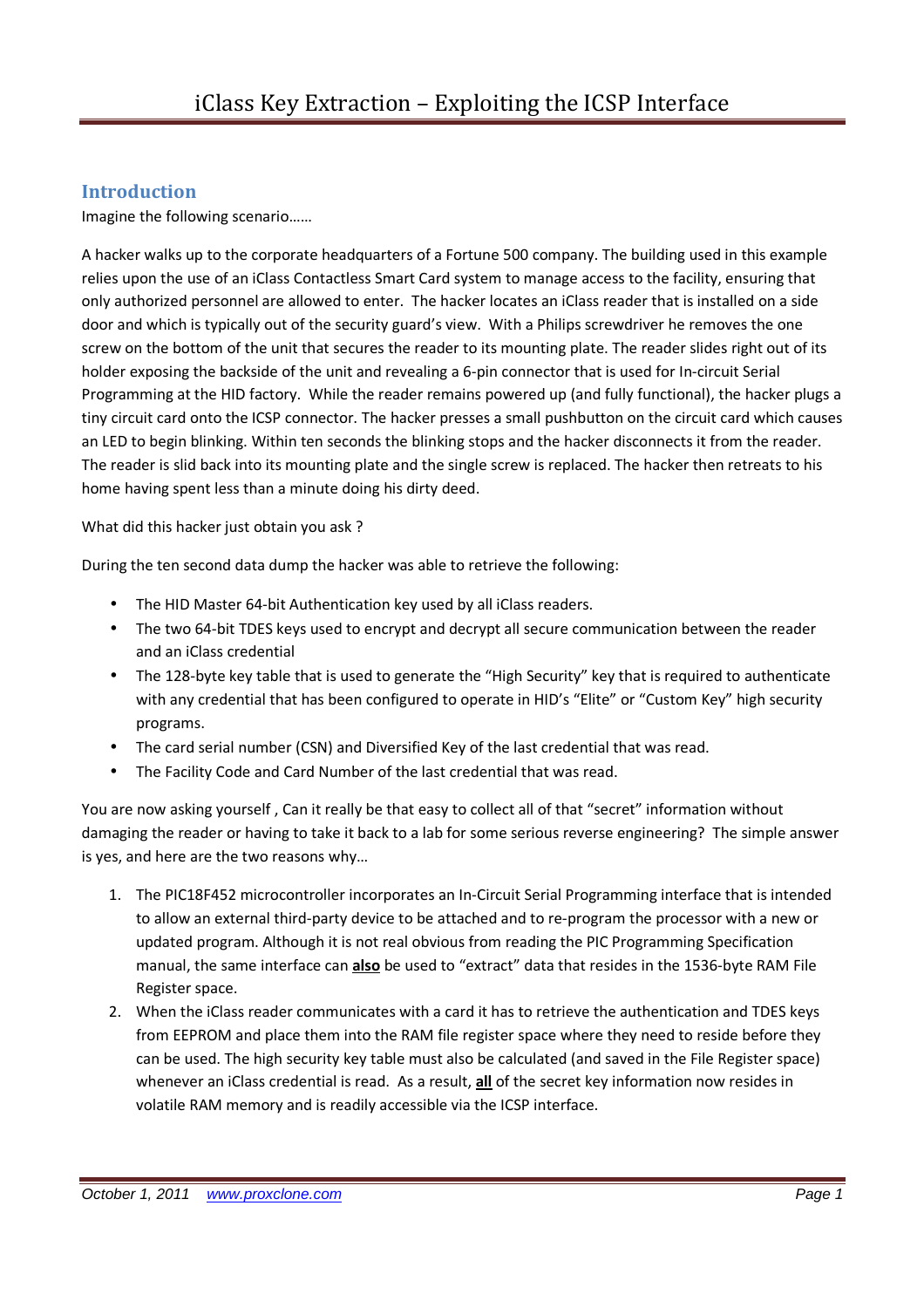### **The ICSP Interface**

The PIC 18F452 In-circuit Serial Programmer interface consists of a three-wire SPI interface combined with a Vpp (programming enable) pin and a Vcc (5Vdc) pin. When the Vpp pin is driven to a specific high voltage, the PIC enters its programming/debug mode. A device attached to this SPI interface is now allowed to take full control of the processor and "force-feed" it one machine instruction at a time. The SPI interface is used to send a 4-bit command followed by either a 16-bit instruction (in the case of a "execute Core Instruction") or it is followed by the receipt of a 8-bit byte (in the case of a read operation). An example of a Read (Shift out TABLAT Reg) sequence is shown in the timing diagram below.



Although the ICSP interface supports ten different types of commands (as shown in the table below), only two commands are required to read the PIC File Register contents. These two commands have been highlighted below.

| <b>Commands for Programming</b>               |               |  |  |  |
|-----------------------------------------------|---------------|--|--|--|
| Description                                   | 4-bit Command |  |  |  |
| Core Instruction (Shift in 16-bit instruction | 0000          |  |  |  |
| Shift out TABLAT Register                     | 0010          |  |  |  |
| Table Read                                    | 1000          |  |  |  |
| Table Read, post increment                    | 1001          |  |  |  |
| Table Read, post decrement                    | 1010          |  |  |  |
| Table Read, pre-increment                     | 1011          |  |  |  |
| Table Write                                   | 1100          |  |  |  |
| Table Write, post-increment by 2              | 1101          |  |  |  |
| Table Write, post-decrement by 2              | 1110          |  |  |  |
| Table Write, start programming                | 1111          |  |  |  |

By executing a short sequence of instructions, the SPI interface can effectively be used to force the PIC processor to loop through a sequence of three instructions until all 6 banks of 256 registers (1536 total) have been dumped back to the SPI master device. A table that summarizes the SPI "Register Dump" sequence is shown in the table below.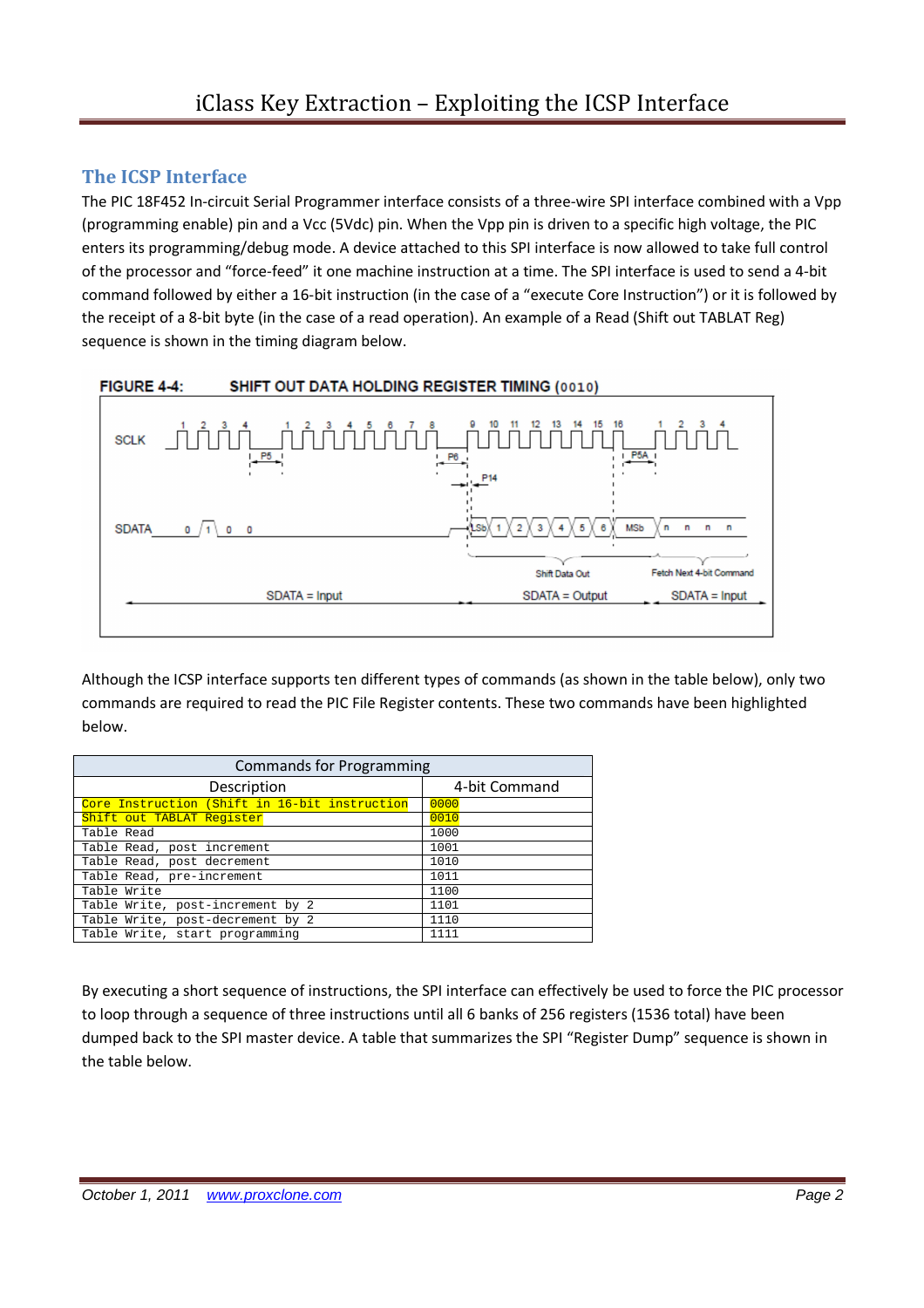# iClass Key Extraction – Exploiting the ICSP Interface

| In Circuit Serial Programming (ICSP) Command Sequence |            |                      |                                    |              |
|-------------------------------------------------------|------------|----------------------|------------------------------------|--------------|
| ICSP 4-bit                                            | ICSP Data/ | 18F452 PIC           | Comment                            |              |
| Command                                               | PIC Instr. | <b>Assembly Code</b> |                                    |              |
| 0000                                                  | 0x0E00     | MOVLW, 0             | Set Upper byte of Index Addr = $0$ | Define       |
| 0000                                                  | 0x6EEA     | MOVWF, FSROH         |                                    | Start Addr   |
| 0000                                                  | 0x0E00     | MOVLW.0              | Set Lower byte of Index Addr = $0$ | Define       |
| 0000                                                  | 0x6EE9     | MOVWF, FSROL         |                                    | Start Addr   |
| 0000                                                  | 0x50EE     | MOVF, POSTINCO       | Read File Register & Incr Index    | Loop here    |
| 0000                                                  | 0x6EF5     | MOVWF, TABLAT        | Move Reg data to ICSP Register     | for all      |
| 0010                                                  | Reg Data   | N/A                  | Send data byte read to ICSP I/F    | $1536$ Req's |

### **Register Capture Circuit Implementation**

The hardware required to extract the iClass register information is fairly simplistic and can be built for less than \$15. The circuit is comprised of a generic 8-bit microcontroller which is used in conjunction with a 2K byte Serial EEPROM , an RS-232 transceiver, a couple of push buttons and a couple of connectors to allow its attachment to the readers ICSP interface and a PC serial COM port. The microcontroller is used to communicate with the reader via the ICSP interface. The serial EEPROM is used to store the contents of the File Register RAM which is downloaded across the ICSP interface. The RS-232 transceiver is used to support an RS-232 connection to a PC in order to dump the captured data at a later time. The RS-232 transceiver's high voltage pump is also used to provide the 9Vdc (min) needed to force the PIC ICSP interface into a debug mode of operation.

During download, the capture circuit receives its operating power directly from the 5Vdc regulated power provided on the readers ICSP connector. In addition, an onboard 5Vdc regulator circuit allows the connection of an external 9Vdc battery which is used to power the circuit during the time when the captured data is being dumped to a PC.



**Figure 1. Register Capture Circuit shown with iClass RW300** 

An example of a captured register dump is shown in the figure below. The microcontroller used in capture circuit has converted the hexadecimal data to an ASCII format and added the appropriate file address information prior to being transferred to the PC.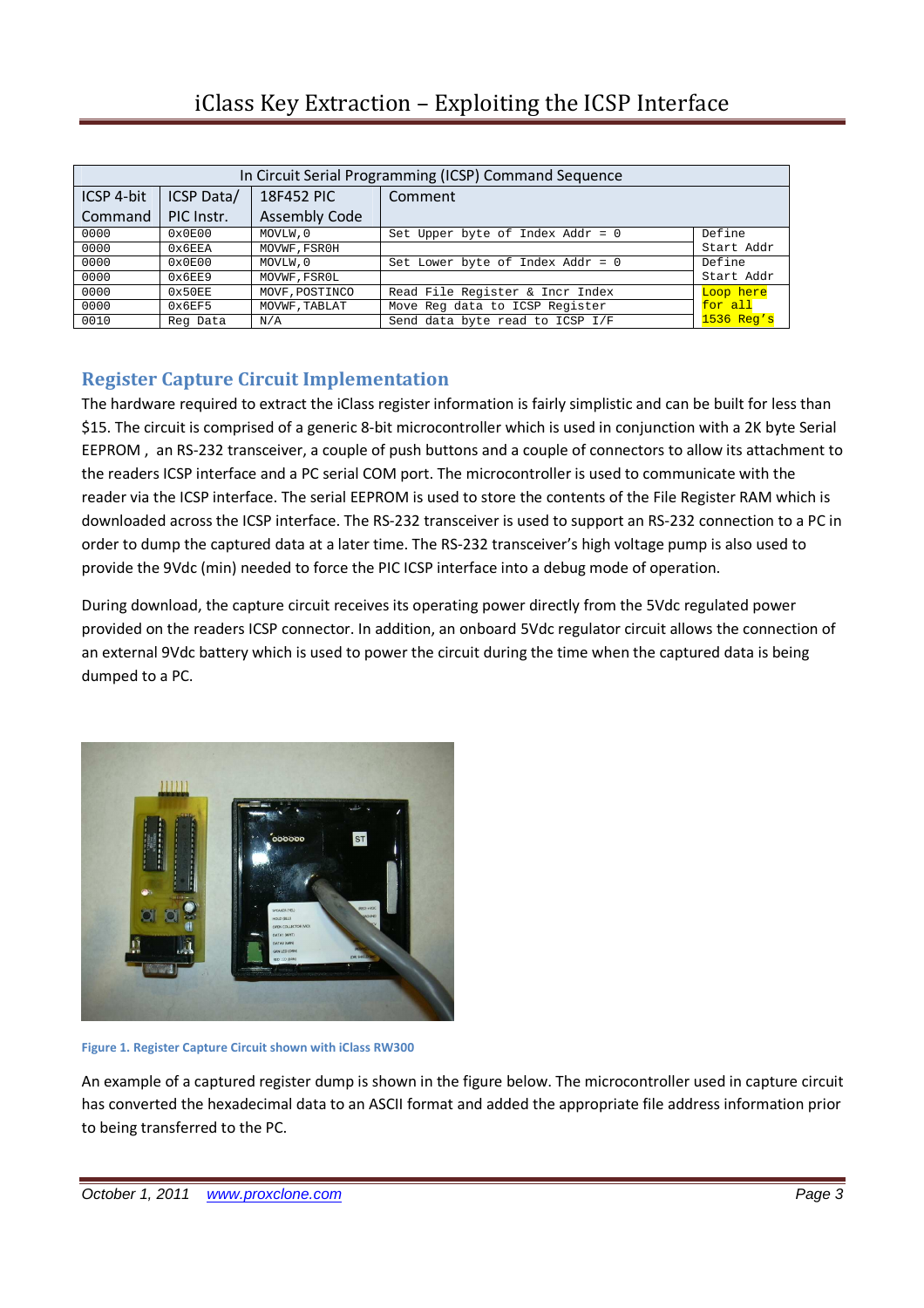HID Master Auth key, TDES keys and HS key table are XX'd out

CSN, Div Key, & wiegand data of last credential read.